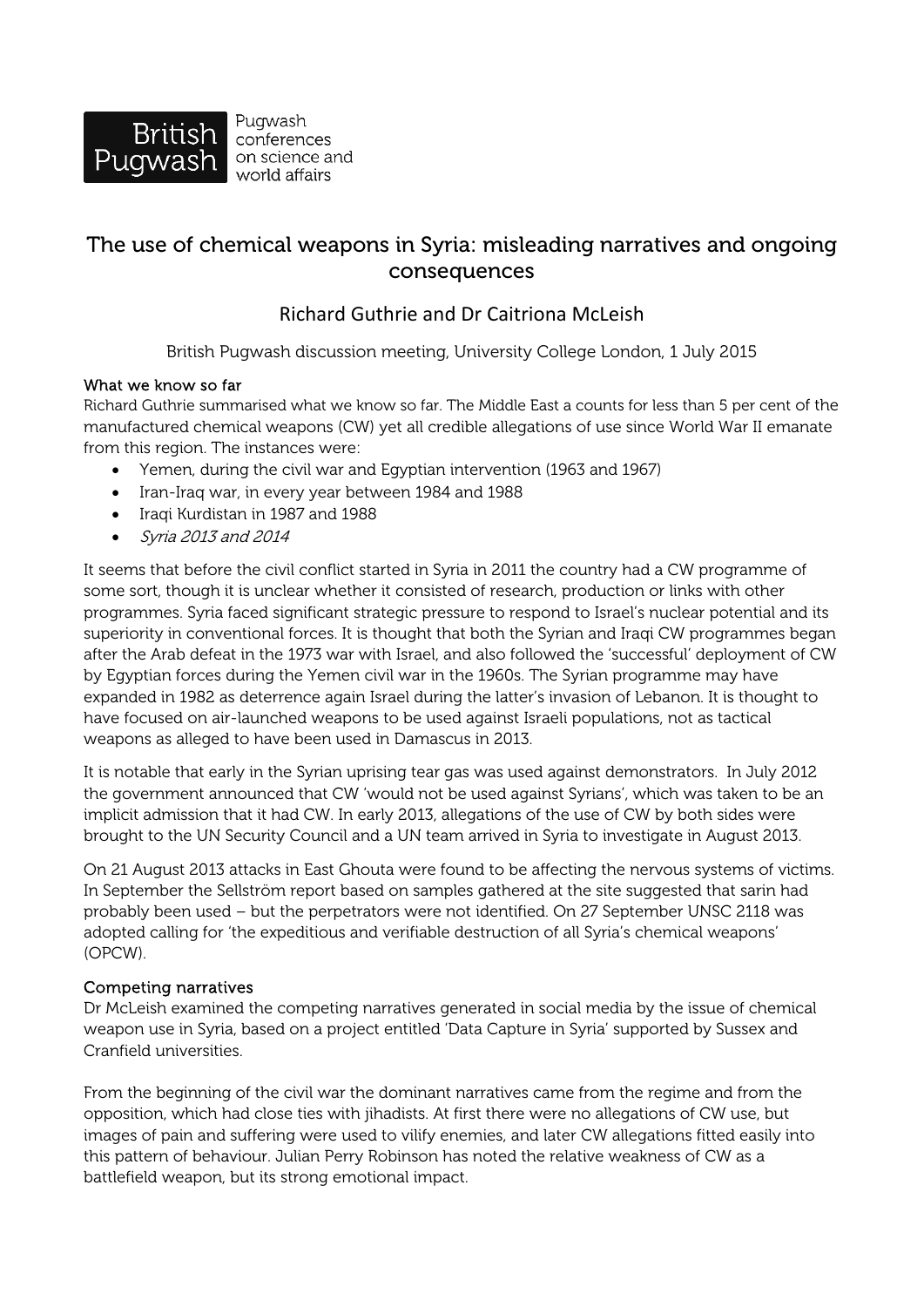The social media data which the project used had some limitations. First, the categories for searches were preset by the company providing the software; second, the research focussed on news discussion forums and blogs. It did not cover Twitter or YouTube, or the Russian version of Facebook, though these are now being worked on.

The graphs showing the response on these social media to alleged CW use showed some mentions in 2012/13 but a big spike at the time of Ghouta (including the work of Syrian citizen journalists). However, she noted that the social media spikes did not correlate with what CW analysts consider important. What gains traction is milestones – what is happening (particularly the Western response), and what may happen.

There were three competing narratives:

Nothing happened: This view was taken by Syrian state and the Russians - alleging that the attacks were 'stage managed'. This was dismissed in the West but given credence in other countries

Syrian state responsibility: This view was supported by opposition leaders and western governments, but there was disagreement between the US and the UK on the presentation of the data, expressed in varying degrees of certainty and problems with narrative. There is no 'smoking gun' nor any explanation of why CW were used on that date or at that scale. This creates space for speculation. For example, Israeli sources speculated that Assad's brother could have been responsible, a view taken up by Sellström who suggested in an interview that responsibility could lie with the opposition or with Assad's brother. A further speculation was that the attack was a mistake on the part of the Syrian military who had used too much CW in the battle for the capital.

Deliberate rebel use: This view was supported by Putin - that the rebels used CW to make it look like a Syrian state attack to provoke external intervention.

On social media, however the picture was rather different. 'The regime did it' gained least credence; next came 'deliberate non regime use'; but the dominant view – against western expectations – was that 'nothing happened'. This view can be dismissed but there are still people out there who promote it, based on the same set of facts as the other positions, but interpreted according to specific political perspectives.

This raises the question of how traction is gained, or lost. This is the first time that governments are not in charge of the media and the flow of information. This, together with the speed of dissemination on social media, has created their 'megaphone impact'. The space has been created in which to speculate on these competing narratives. However, Dr McLeish pointed out that the volume of detail and views has led to information overload, which in turn has led to public disinterestedness.

### Richard Guthrie: Ongoing issues

This is the first time a CW programme has been destroyed in a country at war, but there are still outstanding issues, particularly the question of destroying production facilities. Several other issues have also hampered the work:

- The impact of the international crisis in Crimea/Ukraine which has made interactions with Russia much more difficult.
- The source of attribution: evidence on the ground would look similar whether it was attributed to the regime or the opposition seeking to make it look as though the government did it.
- The fluidity of opposition groups some of those currently in opposition had previously been under government control and some members of the opposition have defected back to the regime side.
- This lack of attribution reduces the chances of reaching any kind of accountability, let alone justice.